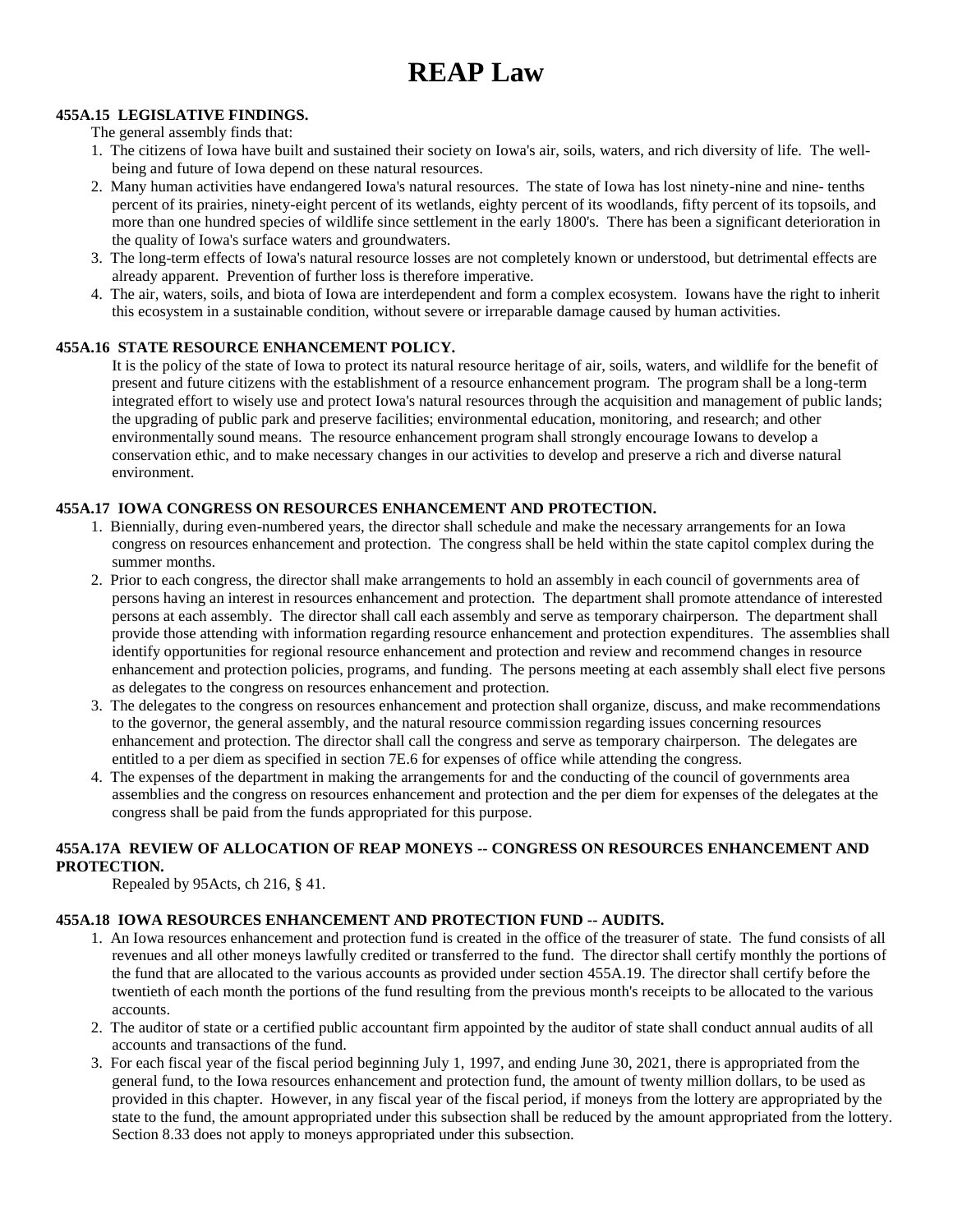4. Notwithstanding section 12C.7, interest or earnings on investments or time deposits of the moneys in the Iowa resources enhancement and protection fund or any of its accounts shall be credited to the Iowa resources enhancement and protection fund.

#### **455A.19 ALLOCATION OF FUND PROCEEDS.**

- 1. Upon receipt of any revenue, the director shall deposit the moneys in the Iowa resources enhancement and protection fund created pursuant to section 455A.18. The first three hundred fifty thousand dollars of the funds received for deposit in the fund annually shall be allocated to the conservation education program board for the purposes specified in section 455A.21. One percent of the revenue receipts shall be deducted and transferred to the administration fund provided for in section 456A.17. All of the remaining receipts shall be allocated to the following accounts:
- *a.* Twenty-eight percent shall be allocated to the open spaces account. At least ten percent of the allocations to the account shall be made available to match private funds for open space projects on the cost-share basis of not less than twenty-five percent private funds pursuant to the rules adopted by the natural resource commission. Five percent of the funds allocated to the open spaces account shall be used to fund the protected waters program. This account shall be used by the department to implement the statewide open space acquisition, protection, and development programs. The department shall give priority to acquisition and control of open spaces of statewide significance. The department shall also use these funds for developments on state property. The total cost of an open spaces project funded under this paragraph *"a"* shall not exceed two million dollars unless a public hearing is held on the project in the area of the state affected by the project. However, on and after July 1, 1994, the following shall apply:
- (1) If the total amount appropriated by the general assembly to the resources enhancement and protection fund, in any fiscal year as defined in section 8.36, is seven million dollars or more, not more than seventy-five percent of moneys in the open spaces account shall be allocated or obligated during that fiscal year to support a single project.
- (2) If the total amount appropriated by the general assembly to the resources enhancement and protection fund, in any fiscal year as defined in section 8.36, is less than seven million dollars, not more than fifty percent of moneys in the open spaces account shall be allocated or obligated during that fiscal year to support a single project. Political subdivisions of the state shall be reimbursed for property tax dollars lost to open space acquisitions based on the reimbursement formula provided for in section 465A.4. There is appropriated from the open spaces account to the department the amount in that account, or so much thereof as is necessary, to carry out the open spaces program as specified in this paragraph *"a"*. An appropriation made under this paragraph *"a"* shall continue in force for two fiscal years after the fiscal year in which the appropriation was made or until completion of the project. All unencumbered or unobligated funds remaining at the close of the fiscal year in which the project is completed or at the close of the final fiscal year, whichever date is earlier, shall revert to the open spaces account.
- *b.* Twenty percent shall be allocated to the county conservation account.
- (1) Thirty percent of the allocation to the county conservation account annually shall be allocated to each county equally.
- (2) Thirty percent of the allocation to the county conservation account annually shall be allocated to each county on a per capita basis.
- (3) Forty percent of the allocation to the county conservation account annually shall be held in an account in the state treasury for the natural resource commission to award to counties on a competitive grant basis by a project selection committee established in this subparagraph. Local matching funds are not required for grants awarded under this subparagraph. The project planning and review committee shall be composed of two staff members of the department and two county conservation board directors appointed by the director and a fifth member selected by a majority vote of the director's appointees. The natural resource commission, by rule, shall establish procedures for application, review, and selection of county projects submitted for funding. Upon recommendation of the project planning and review committee, the director shall award the grants.
- (4) Funds allocated to the counties under subparagraphs (1), (2), and (3) may be used for land easements or acquisitions, capital improvements, stabilization and protection of resources, repair and upgrading of facilities, environmental education, and equipment. However, expenditures are not allowed for single or multipurpose athletic fields, baseball or softball diamonds, tennis courts, golf courses, swimming pools, and other group or organized sport facilities. Funds may be used for county projects located within the boundaries of a city.
- (5) Funds allocated pursuant to subparagraphs (2) and (3) shall only be allocated to counties dedicating property tax revenue at least equal to twenty-two cents per thousand dollars of the assessed value of taxable property in the county to county conservation purposes. State funds received under this paragraph shall not reduce or replace county tax revenues appropriated for county conservation purposes. The county auditor shall submit documentation annually of the dedication of property tax revenue for county conservation purposes. The annual audit of the financial transactions and condition of a county shall certify compliance with requirements of this subparagraph. Funds not allocated to counties not qualifying for the allocations under subparagraph (2) as a result of this subparagraph shall be held in reserve for each county for two years. Counties qualifying within two years may receive the funds held in reserve. Funds not spent by a county within two years shall revert to the general pool of county funds for reallocation to other counties where needed.
- (6) Each board of supervisors shall create a special resource enhancement account in the office of county treasurer and the county treasurer shall credit all resource enhancement funds received from the state in that account. Notwithstanding section 12C.7, all interest earned on funds in the county resource enhancement account shall be credited to that account and used for the purposes authorized for that account.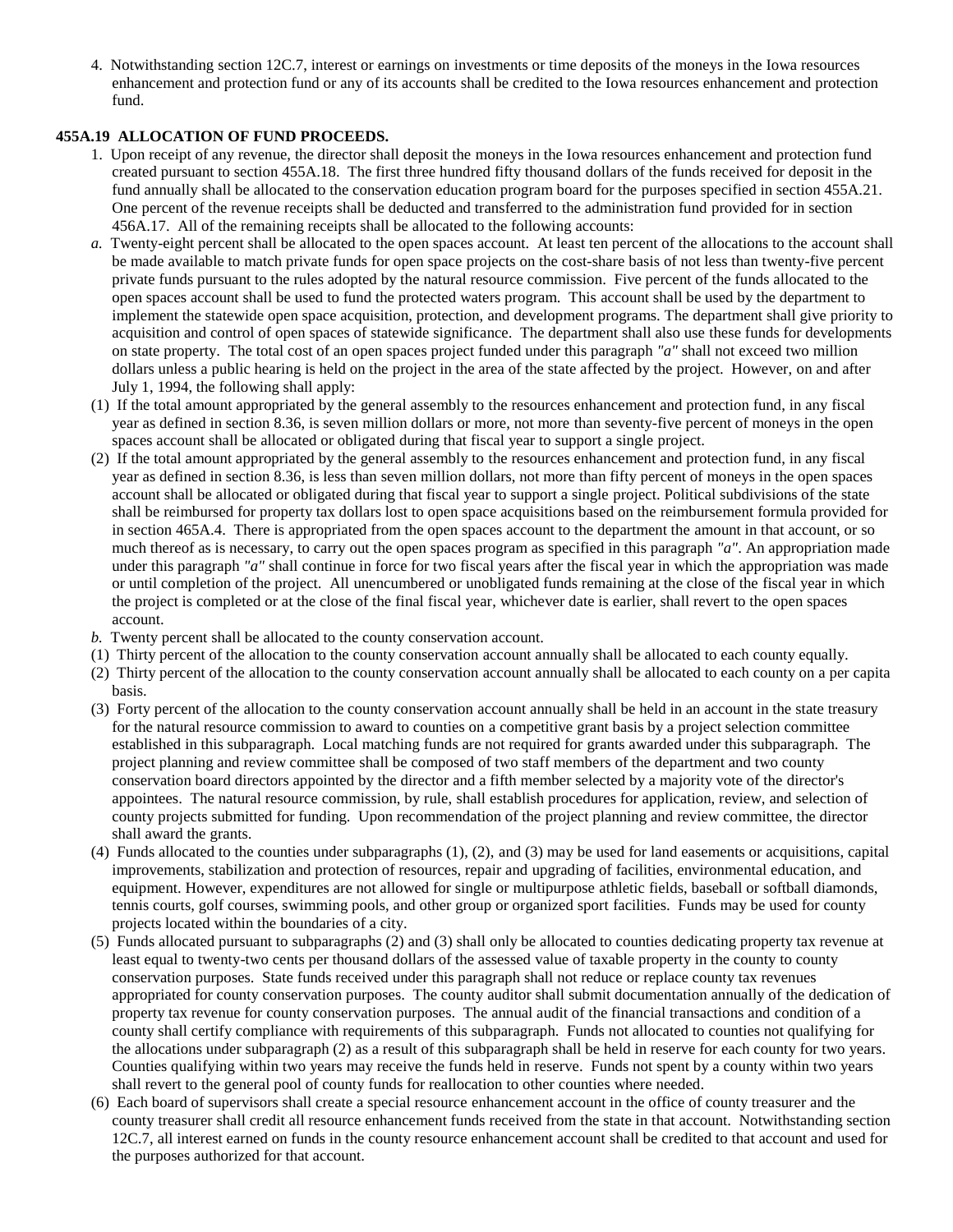- (7) There is appropriated from the county conservation account to the department the amount in that account, or so much thereof as is necessary, to fund the provisions of this paragraph. An appropriation made under this paragraph shall continue in force for two fiscal years after the fiscal year in which the appropriation was made or until completion of the project for which the appropriation was made, whichever date is earlier. All unencumbered or unobligated funds remaining at the close of the fiscal year in which a project funded pursuant to subparagraph (3) is completed or at the close of the third fiscal year, whichever date is earlier, shall revert to the county conservation account.
- (8) Any funds received by a county under this paragraph may be used to match other state or federal funds, and multicounty or multiagency projects may be funded under this paragraph.
- *c.* Twenty percent shall be allocated to the soil and water enhancement account. The moneys shall be used to carry out soil and water enhancement programs including, but not limited to, reforestation, woodland protection and enhancement, wildlife habitat preservation and enhancement, protection of highly erodible soils, and clean water programs. The division of soil conservation, by rule, shall establish procedures for eligibility, application, review, and selection of projects and practices to implement the requirements of this paragraph. There is appropriated from the soil and water enhancement account to the soil conservation division the amount in that account, or so much thereof as is necessary, to carry out the programs as specified in this paragraph. Remaining funds of the soil and water enhancement account shall be allocated to the accounts of the water protection fund authorized in section 161C.4. Annually, fifty percent of the soil and water enhancement account funds shall be allocated to the water quality protection projects account. The balance of the funds shall be allocated to the water protection practices account. An appropriation made under this paragraph shall continue in force for two fiscal years after the fiscal year in which the appropriation was made or until completion of the project for which the appropriation was made, whichever date is earlier. All unencumbered or unobligated funds remaining at the close of the fiscal year in which the project is completed or at the close of the third fiscal year, whichever date is earlier, shall revert to the soil and water enhancement account.
- *d.* Fifteen percent shall be allocated to a cities' parks and open space account. The moneys allocated in this paragraph may be used to fund competitive grants to cities to acquire, establish, and maintain natural parks, preserves, and open spaces. The grants may include expenditures for multipurpose trails, restroom facilities, shelter houses, and picnic facilities, but expenditures for single or multipurpose athletic fields, baseball or softball diamonds, tennis courts, golf courses, swimming pools, and other group or organized sport facilities requiring specialized equipment are excluded. The grants may be used for city projects located outside of a city's boundaries. The natural resource commission, by rule, shall establish procedures for application, review, and selection of city projects on a competitive basis. The rules shall provide for three categories of cities based on population within which the cities shall compete for grants. There is appropriated from the cities' parks and open space account to the department the amount in that account, or so much thereof as is necessary, to carry out the competitive grant program as provided in this paragraph.
- *e.* Nine percent shall be allocated to the state land management account. The department shall use the moneys allocated to this account for maintenance and expansion of state lands and related facilities under its jurisdiction. The authority to expand state lands and facilities under this paragraph is limited to expansion of the state lands and facilities already owned by the state. There is appropriated from the state land management account to the department the moneys in that account, or so much thereof as is necessary, to implement a maintenance and expansion program for state lands and related facilities under the jurisdiction of the department.
- *f.* Five percent shall be allocated to the historical resource grant and loan fund established pursuant to section 303.16. The department of cultural affairs shall use the moneys allocated to this fund to implement historical resource development programs as provided under section 303.16.
- *g.* Three percent shall be allocated to the living roadway account for distribution to the living roadway trust fund created under section 314.21 for the development and implementation of integrated roadside vegetation plans.
- 2. The moneys appropriated under this section shall remain in the appropriate account of the Iowa resources enhancement and protection fund until such time as the agency, board, commission, or overseer of the fund to which moneys are appropriated has made a request to the treasurer for use of moneys appropriated to it and the amount needed for that use. Notwithstanding section 8.33, moneys remaining of the appropriations made for a fiscal year from any of the accounts within the Iowa resources enhancement and protection fund on June 30 of that fiscal year, shall not revert to any fund but shall remain in that account to be used for the purposes for which they were appropriated and the moneys remaining in that account shall not be considered in making the allotments for the next fiscal year. However, any moneys in excess of five hundred thousand dollars, remaining in the living roadway account under subsection 1, paragraph *"g"*, on June 30 shall revert to the resources enhancement and protection fund under this section for distribution pursuant to the formula under this section except for subsection 1, paragraph *"g"*. That proportion of moneys that would have been reallocated to subsection 1, paragraph *"g"*, shall be distributed to the open spaces account under subsection 1, paragraph *"a"*.

#### **455A.20 COUNTY RESOURCE ENHANCEMENT COMMITTEE.**

- 1. A county resource enhancement committee is created in each county. The membership of the committee shall be as follows:
- *a.* The chairpersons of the board of supervisors, county conservation board, commissioners of the soil and water district, and board of directors of each school district in the county. A chairperson may appoint a member of the chairperson's board or commission as the chairperson's designee on the committee. The chairperson or designee of a school district shall be a member of the county committee of the county in which a majority or the largest plurality of the district's students reside.